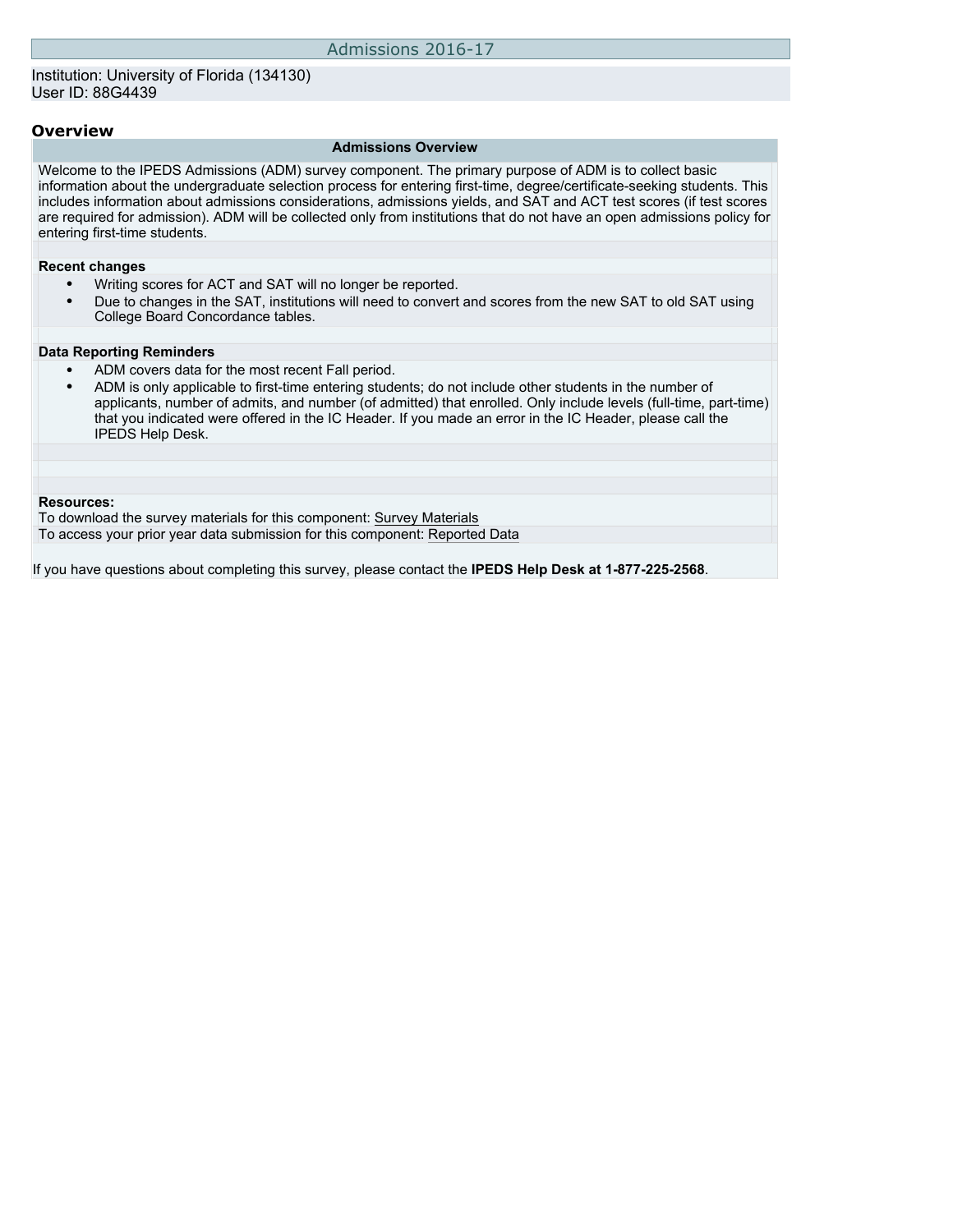### **Admissions Considerations**

**1. Please select the option that best describes how your institution uses any of the following data in its**

## **undergraduate selection process.**

| <b>Admission Considerations</b>                                                                                                                                                                                                                                                                    |   | but not<br>required |   | Required Considered Recommended Neither Required<br>nor Recommended |
|----------------------------------------------------------------------------------------------------------------------------------------------------------------------------------------------------------------------------------------------------------------------------------------------------|---|---------------------|---|---------------------------------------------------------------------|
| Secondary school GPA                                                                                                                                                                                                                                                                               | Θ |                     | n | Ω                                                                   |
| Secondary school rank                                                                                                                                                                                                                                                                              | O |                     |   | Θ                                                                   |
| Secondary school record                                                                                                                                                                                                                                                                            | Θ | n                   |   |                                                                     |
| Completion of college-preparatory program                                                                                                                                                                                                                                                          | Θ |                     |   |                                                                     |
| Recommendations                                                                                                                                                                                                                                                                                    | O | o                   |   | Θ                                                                   |
| Formal demonstration of competencies (e.g., portfolios,<br>certificates of mastery, assessment instruments)                                                                                                                                                                                        | Ω |                     |   | Θ                                                                   |
| Admission test scores                                                                                                                                                                                                                                                                              |   |                     |   |                                                                     |
| SAT / ACT                                                                                                                                                                                                                                                                                          | Θ | o                   |   |                                                                     |
| Other Test (ABT, Wonderlic, WISC-III, etc.)<br>Note: If this is the only requirement other than a diploma or<br>equivalent, and few students are not admitted due to this<br>test, your institution is open enrollment. Please contact the<br>Help Desk to correct your response to this question. | O |                     |   | ര                                                                   |
| TOEFL (Test of English as a Foreign Language)                                                                                                                                                                                                                                                      | O |                     |   | ര                                                                   |
| w                                                                                                                                                                                                                                                                                                  |   |                     |   |                                                                     |

 $\bigoplus$  **You may use the space below to provide context for the data you've reported above. These context notes will be posted on the College Navigator website, and should be written to be understood by students and parents.**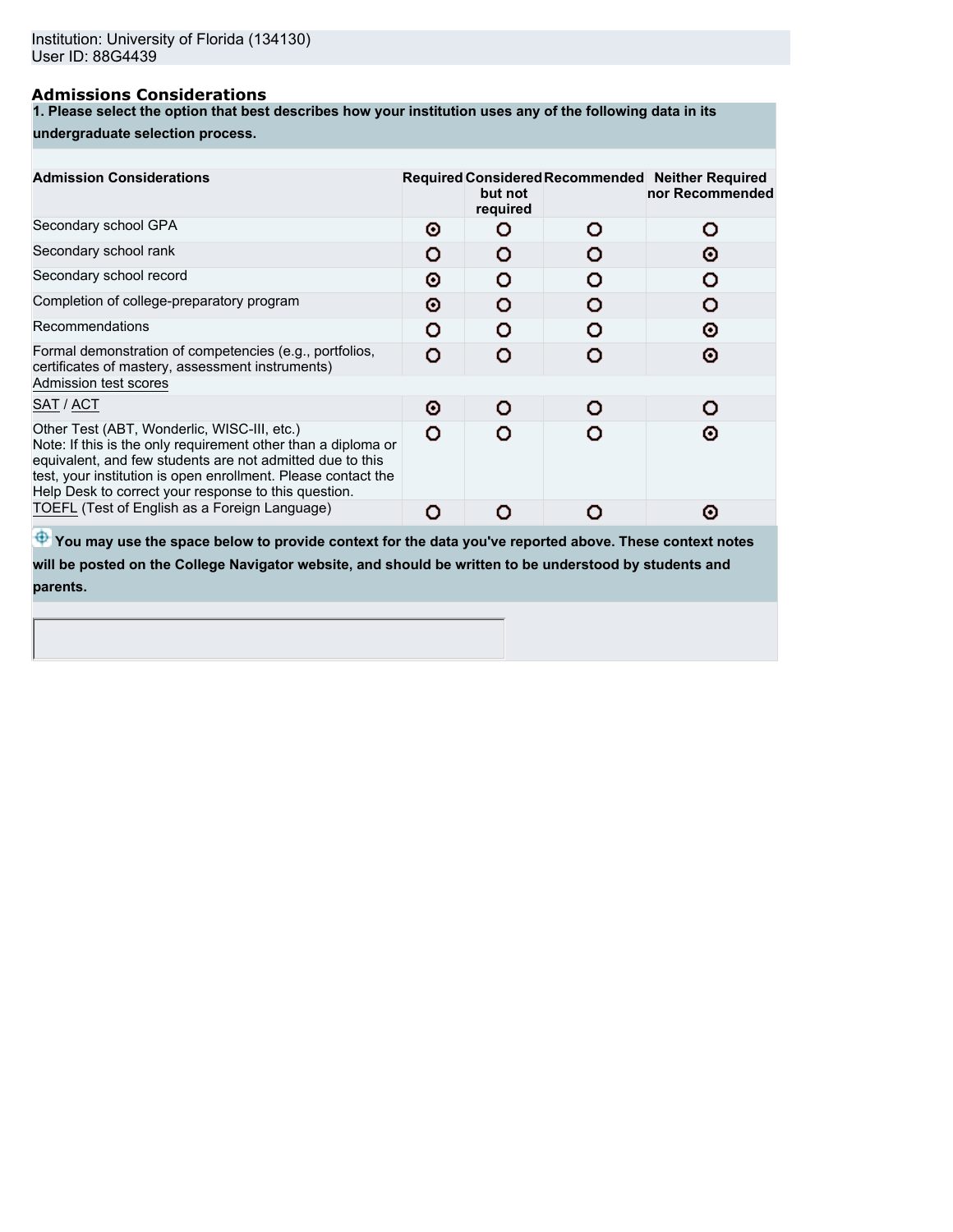## **Selection Process - A/A/E**

**2. Provide the number of first-time, degree/certificate-seeking undergraduate students who applied, who were admitted, and who enrolled (either full- or part-time) at your institution for Fall 2016. Include early decision, early action, and students who began studies during the summer prior to Fall 2016.**

Remember that this question is only applicable to first-time students, do not include other students in these totals.

Only include levels that you indicated were offered in the IC Header. If you made an error in the IC Header, please remember to fix the error the next year.

|                                                        | Men    | Women  | Total  |
|--------------------------------------------------------|--------|--------|--------|
| Number of applicants                                   | 13.061 | 17.057 | 30.118 |
| Number of admissions                                   | 5.533  | 8.302  | 13,836 |
| Number (of admitted) that enrolled full-time           | 2.850  | 3.960  | 6.810  |
| Number (of admitted) that enrolled part-time           | 8      | 24     | 32     |
| Total enrolled full-time and part-time                 | 2.858  | 3.984  | 6,842  |
| Percent of admissions enrolled full-time and part-time | 52     | 48     | 49     |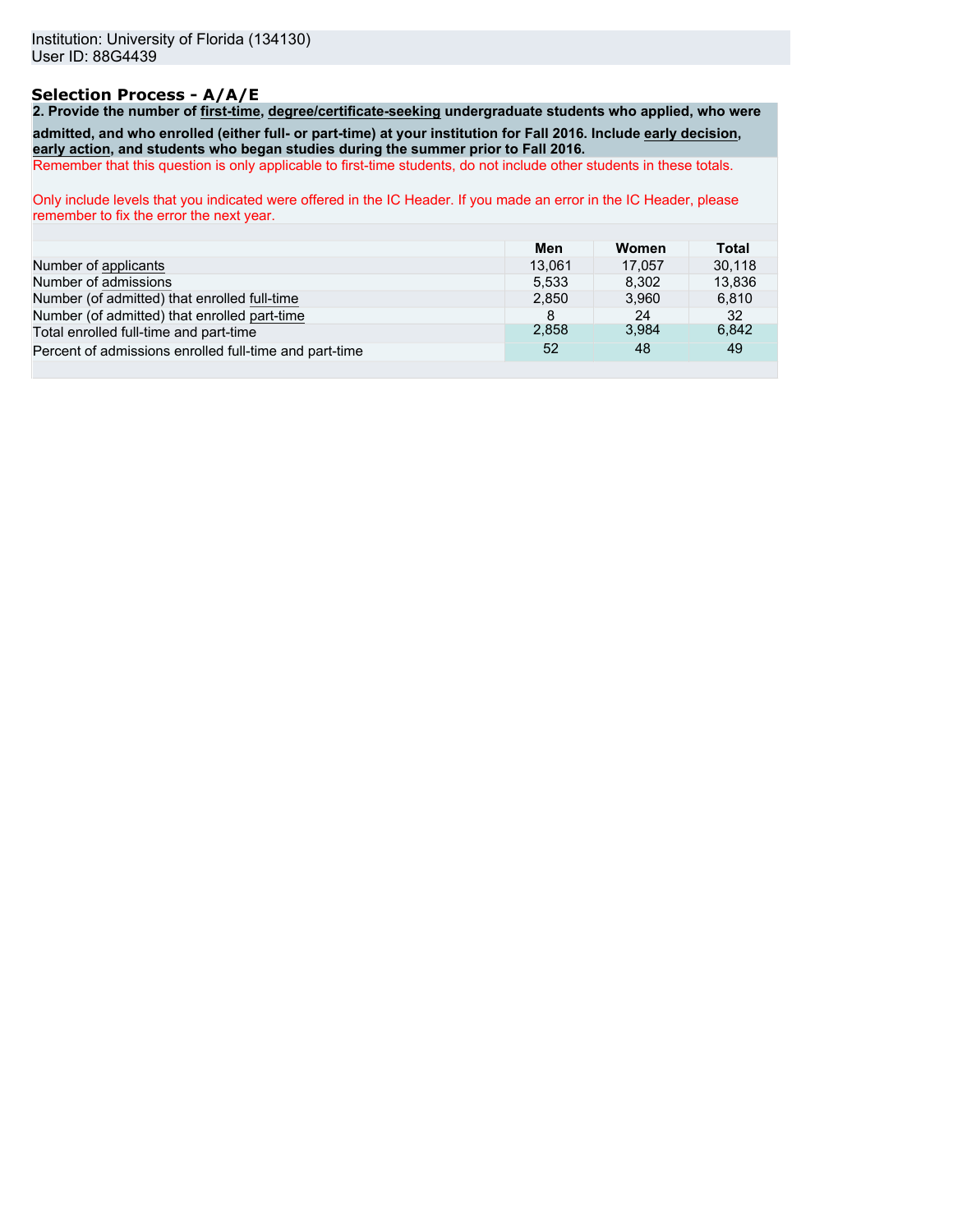## **Selection Process - Test Scores**

**3. Provide data for Fall 2016. Include new students admitted the summer prior to Fall 2016.**

|                                                        | 3. Frovide data for Fail 2010. McDude hew Students admitted the Summer prior to Fail 2010. |                                                                                                         |  |
|--------------------------------------------------------|--------------------------------------------------------------------------------------------|---------------------------------------------------------------------------------------------------------|--|
| information.                                           |                                                                                            | SAT scores for 2016-17 must be reported using the old SAT score scale. Please see instructions for more |  |
|                                                        |                                                                                            |                                                                                                         |  |
| Number of enrolled students that submitted SAT scores  |                                                                                            | 5,553                                                                                                   |  |
| Percent of enrolled students that submitted SAT scores |                                                                                            | 78                                                                                                      |  |
| Number of enrolled students that submitted ACT scores  |                                                                                            | 5.517                                                                                                   |  |
| Percent of enrolled students that submitted ACT scores |                                                                                            | 77                                                                                                      |  |
|                                                        |                                                                                            |                                                                                                         |  |
|                                                        | 25th Percentile                                                                            | <b>75th Percentile</b>                                                                                  |  |
| <b>SAT Critical Reading</b>                            | 580                                                                                        | 680                                                                                                     |  |
| <b>SAT Math</b>                                        | 600                                                                                        | 690                                                                                                     |  |
|                                                        |                                                                                            |                                                                                                         |  |
| <b>ACT Composite</b>                                   | 27                                                                                         | 31                                                                                                      |  |
| <b>ACT English</b>                                     | 25                                                                                         | $\bigcirc$ 32                                                                                           |  |
| <b>ACT Math</b>                                        | 25                                                                                         | 30                                                                                                      |  |

 $\bigoplus$  **You may use the space below to provide context for the data you've reported above. These context notes will be posted on the College Navigator website, and should be written to be understood by students and parents.**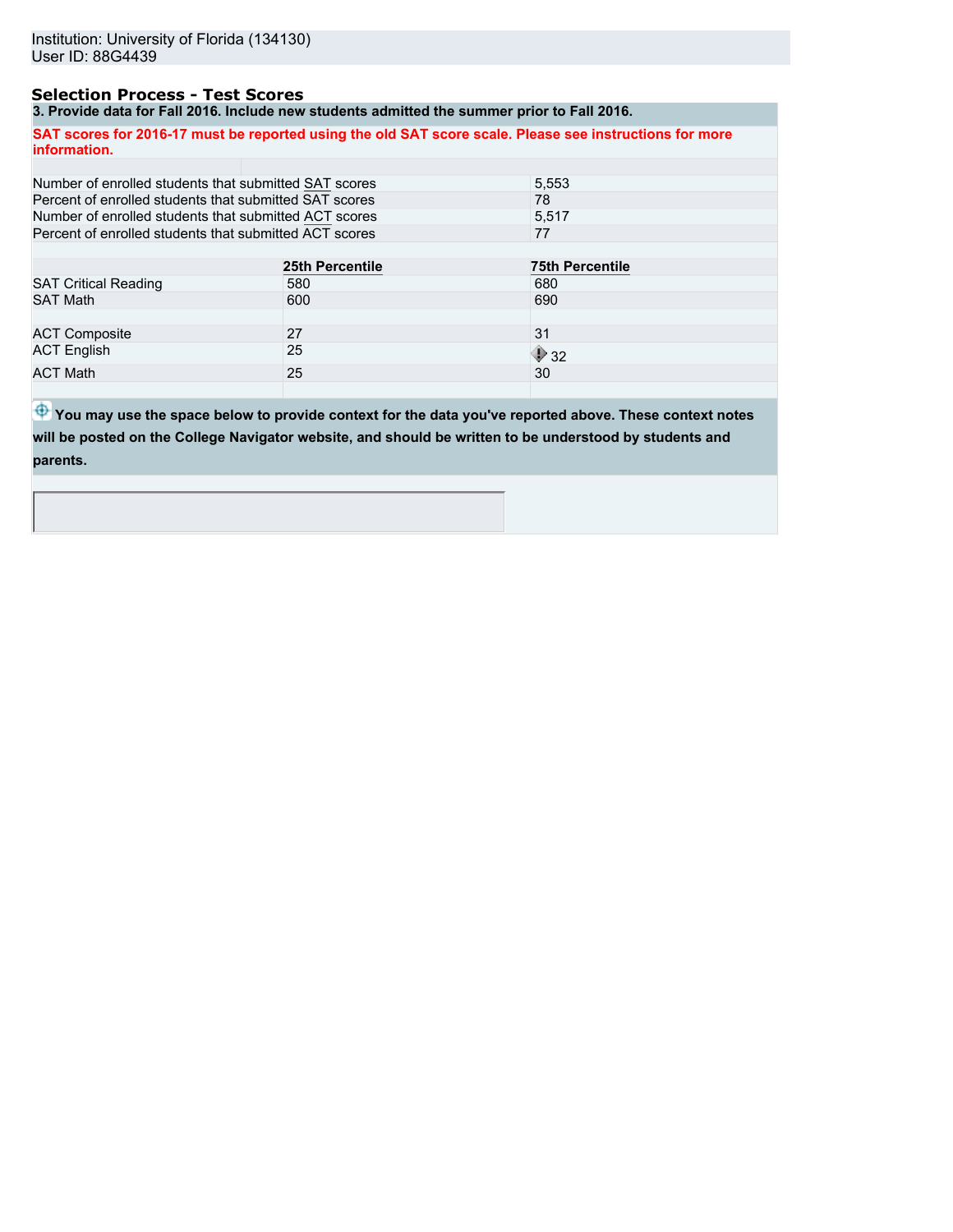# **Prepared by**

| This survey component was prepared by:                    |                          |            |
|-----------------------------------------------------------|--------------------------|------------|
| Keyholder                                                 | SFA Contact              | HR Contact |
| Finance Contact                                           | Academic Library Contact | O Other    |
| Name: Morgan Vollrath                                     |                          |            |
| Email: mvollrath@ufl.edu                                  |                          |            |
|                                                           |                          |            |
| How long did it take to prepare this<br>survey component? | 4hours                   | minutes    |
|                                                           |                          |            |

The name of the preparer is being collected so that we can follow up with the appropriate person in the event that there are questions concerning the data. The Keyholder will be copied on all email correspondence to other preparers. The time it took to prepare this component is being collected so that we can continue to improve our estimate of the reporting burden associated with IPEDS. Please include in your estimate the time it took for you to review instructions, query and search data sources, complete and review the component, and submit the data through the Data Collection System.

Thank you for your assistance.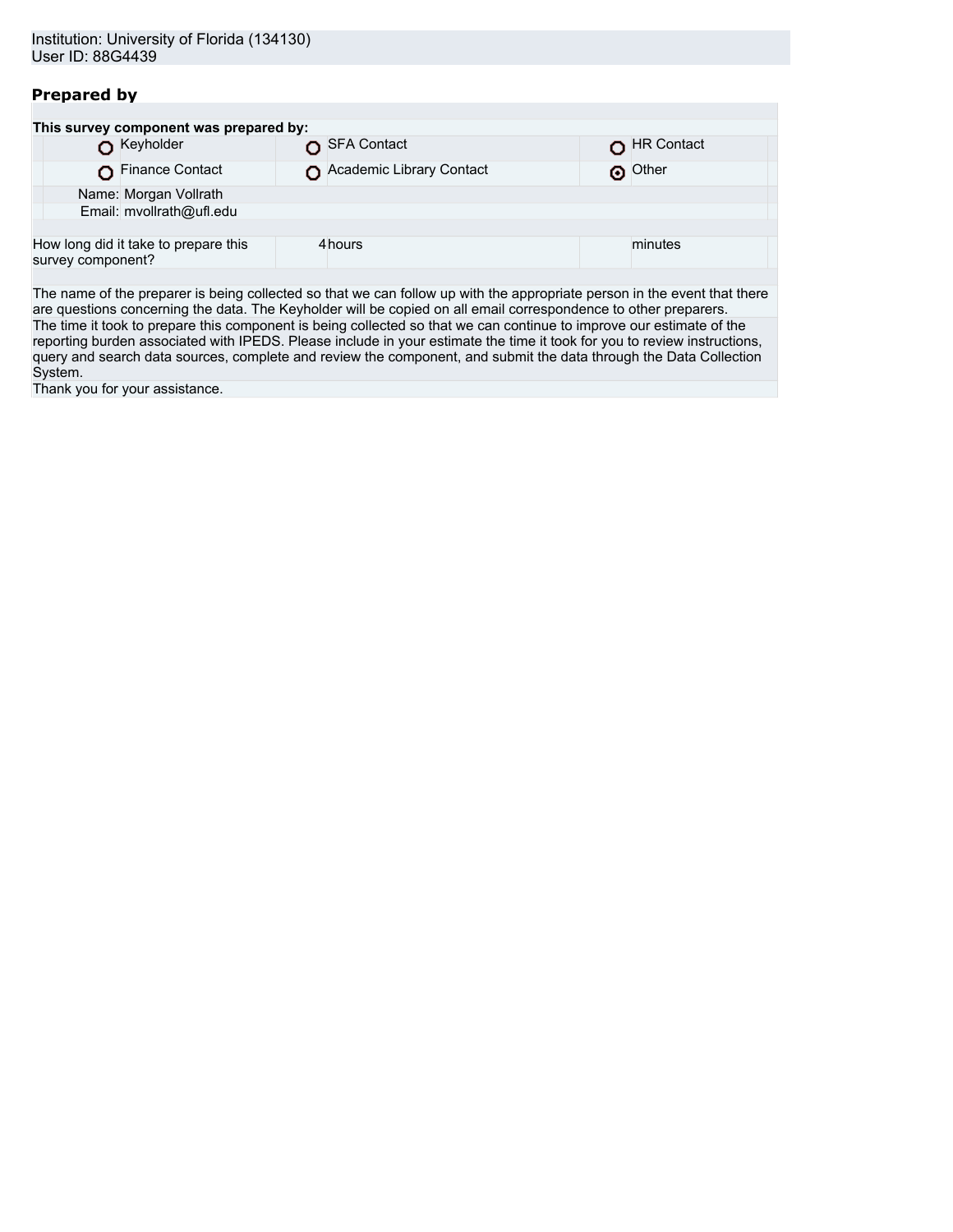### **Summary**

# **Admissions Component Summary**

IPEDS collects important information regarding your institution. All data reported in IPEDS survey components become available in the IPEDS Data Center and appear as aggregated data in various Department of Education reports. Additionally, some of the reported data appears specifically for your institution through the College Navigator website and is included in your institution's Data Feedback Report (DFR). The purpose of this summary is to provide you an opportunity to view some of the data that, when accepted through the IPEDS quality control process, will appear on the College Navigator website and/or your DFR. College Navigator is updated approximately three months after the data collection period closes and Data Feedback Reports will be available through the [Data Center](http://nces.ed.gov/ipeds/datacenter/) and sent to your institution's CEO in November 2016.

Please review your data for accuracy. If you have questions about the data displayed below after reviewing the data reported on the survey screens, please contact the IPEDS Help Desk at: 1-877-225-2568 or ipedshelp@rti.org.

| <b>ADMISSIONS INFORMATION</b>    |                               |                                                                                                                                 |        |             |        |
|----------------------------------|-------------------------------|---------------------------------------------------------------------------------------------------------------------------------|--------|-------------|--------|
|                                  | Undergraduate Admissions      | Total                                                                                                                           |        | Male        | Female |
|                                  | Number of applicants          | 30,118                                                                                                                          | 13,061 |             | 17,057 |
|                                  | Percent admitted              | 46%                                                                                                                             | 42%    |             | 49%    |
|                                  | Percent admitted who enrolled | 49%                                                                                                                             | 52%    |             | 48%    |
| <b>Admissions Considerations</b> |                               | Required                                                                                                                        |        | Recommended |        |
|                                  |                               | Secondary school GPA<br>Secondary school record<br>Completion of college-preparatory program<br>Admission test scores (SAT/ACT) |        | N/A         |        |

| <b>Test Scores</b>          | # Submitting Scores         | % Submitting Scores         |
|-----------------------------|-----------------------------|-----------------------------|
| <b>SAT</b>                  | 5,553                       | 78%                         |
| <b>ACT</b>                  | 5,517                       | 77%                         |
|                             | 25 <sup>th</sup> Percentile | 75 <sup>th</sup> Percentile |
| <b>SAT Critical Reading</b> | 580                         | 680                         |
| <b>SAT Math</b>             | 600                         | 690                         |
| <b>SAT Writing</b>          |                             |                             |
| <b>ACT Composite</b>        | 27                          | 31                          |
| <b>ACT English</b>          | 25                          | 32                          |
| <b>ACT Math</b>             | 25                          | 30                          |
| <b>ACT Writing</b>          |                             |                             |